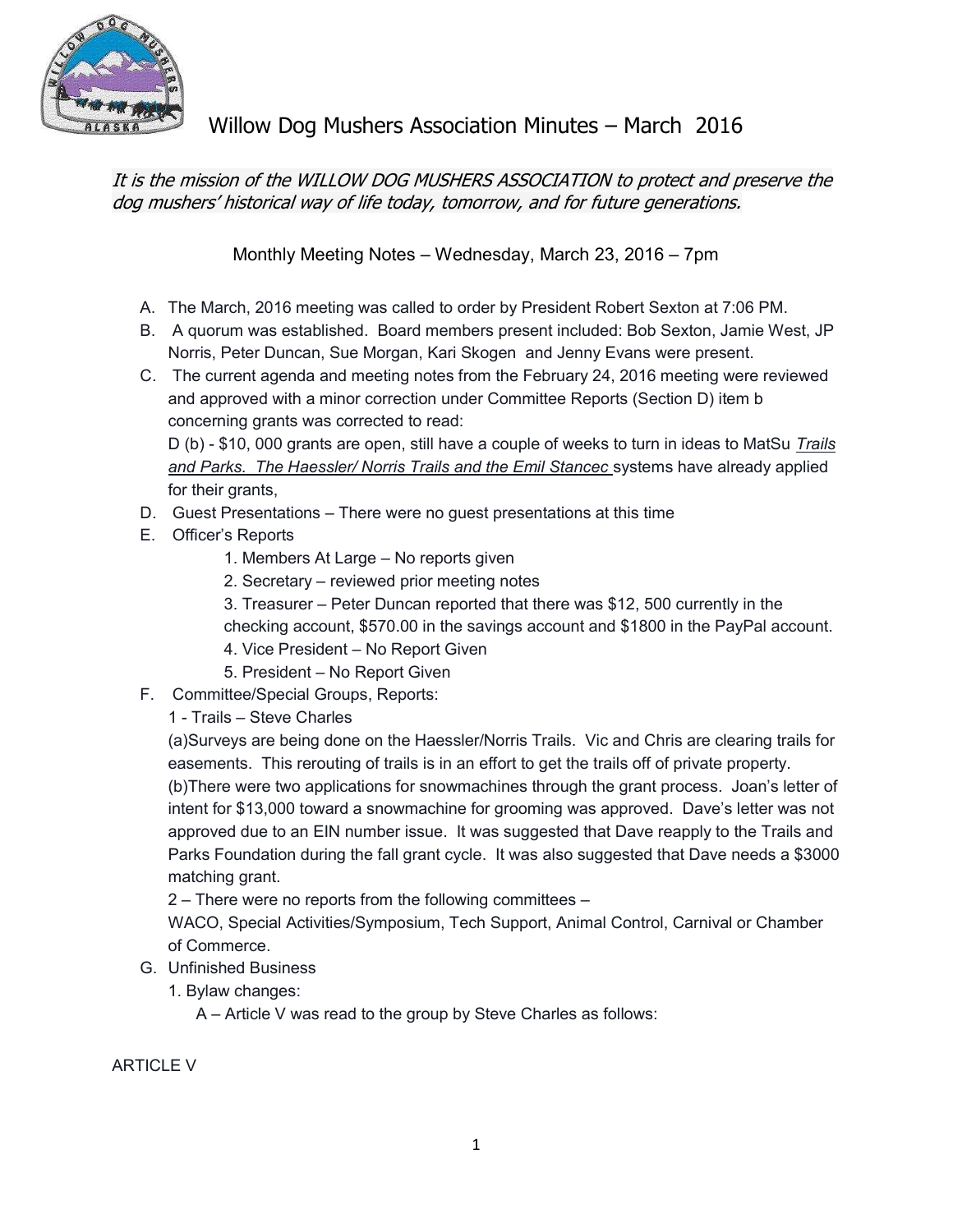**Directors** 

SECTION 1. The government of the…The five (&) to seven (7) directors shall be elected from the general membership of the corporation for a two year term. Board members may serve consecutively as often as elected or appointed.

SECTION 2. Classification of Directors: The board of directors shall be divided into two (2) classes. Directors of the first class include the President, Secretary and Member(s) at large Seat 1 and Seat 3. Directors in the second class include Vice President, Treasurer, and Member at Large Seat 2.

SECTION 3. Terms of Office: Directors in the first class hold office beginning and ending when the annual meeting is held on odd number years. Directors in the second class hold office beginning and ending where the annual meeting is held on even number years.

SECTION 4: Duties and Powers

SECTION 5: Increase in the Number of Directors

SECTION 6: Vacancies

SECTION 7: Mode and Manner of Removing Directors

SECTION 8: Special Meetings

SECTION 9: Quorum

SECTION 10: Chairman

SECTION 11: The order of business

ARTICLE VI

**OFFICERS** 

Section 2. The term of the officers shall be for two years.

Discussion was asked – no discussion – Motion was made to accept the changes in the bylaws as read by Steve Charles by Marianne. Peter seconded the motion. A vote was taken- 12 in favor/3 not in favor. The motion passed.